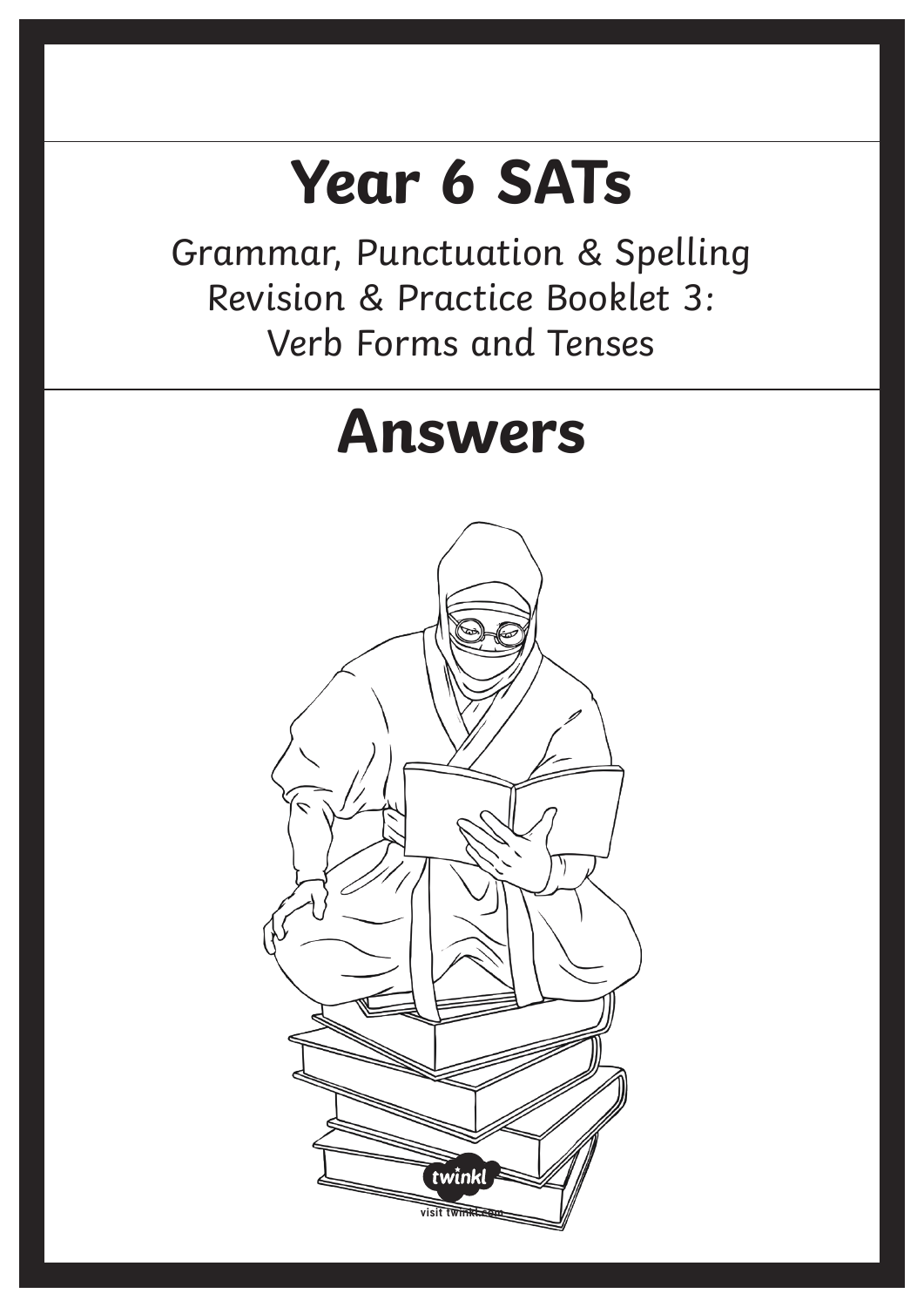# **G4.1a: Simple Past and Simple Present Tense**

1. Tick **one** box to complete the sentence below in **simple present** tense.

Every morning, my nan rushes out of the door to \_\_\_\_\_\_\_\_\_\_\_\_\_\_ her dog while the park is quiet.

is walking.................................................................................................................... walking........................................................................................................................ **walk**............................................................................................................................. will walk......................................................................................................................

2. Complete the following sentence in **simple past** tense.

Last year, my dad and uncle **ran/entered/competed in** the London Marathon.

3. Complete the sentence below with the simple past tense of the verbs in the boxes.

<u>I the art gallery with my class yesterday</u> and we the most amazing sculptures **visited**

$$
\overset{\text{v}}{\text{saw}}
$$

4. Rewrite the following sentence in **simple present** tense.

Every summer, we grew vegetables in our garden.

- **Every summer, we grow vegetables in our garden.**
- 5. Which sentence below is written in **simple past tense**? Tick **one**. This is my favourite play park................................................................................... We play here most days after school......................................................................... **I fell off the slide once.**.............................................................................................. I love to play football on the field. ............................................................................
- 6. Tick **one** box in each row to show whether the sentence is written in **simple past tense** or **simple present tense.**

| <b>Sentence</b>                                | Simple past tense | Simple present tense |
|------------------------------------------------|-------------------|----------------------|
| We went shopping yesterday.                    |                   |                      |
| I carried a heavy shopping bag.                |                   |                      |
| Every time we shop, my mum<br>buys me a treat. |                   |                      |

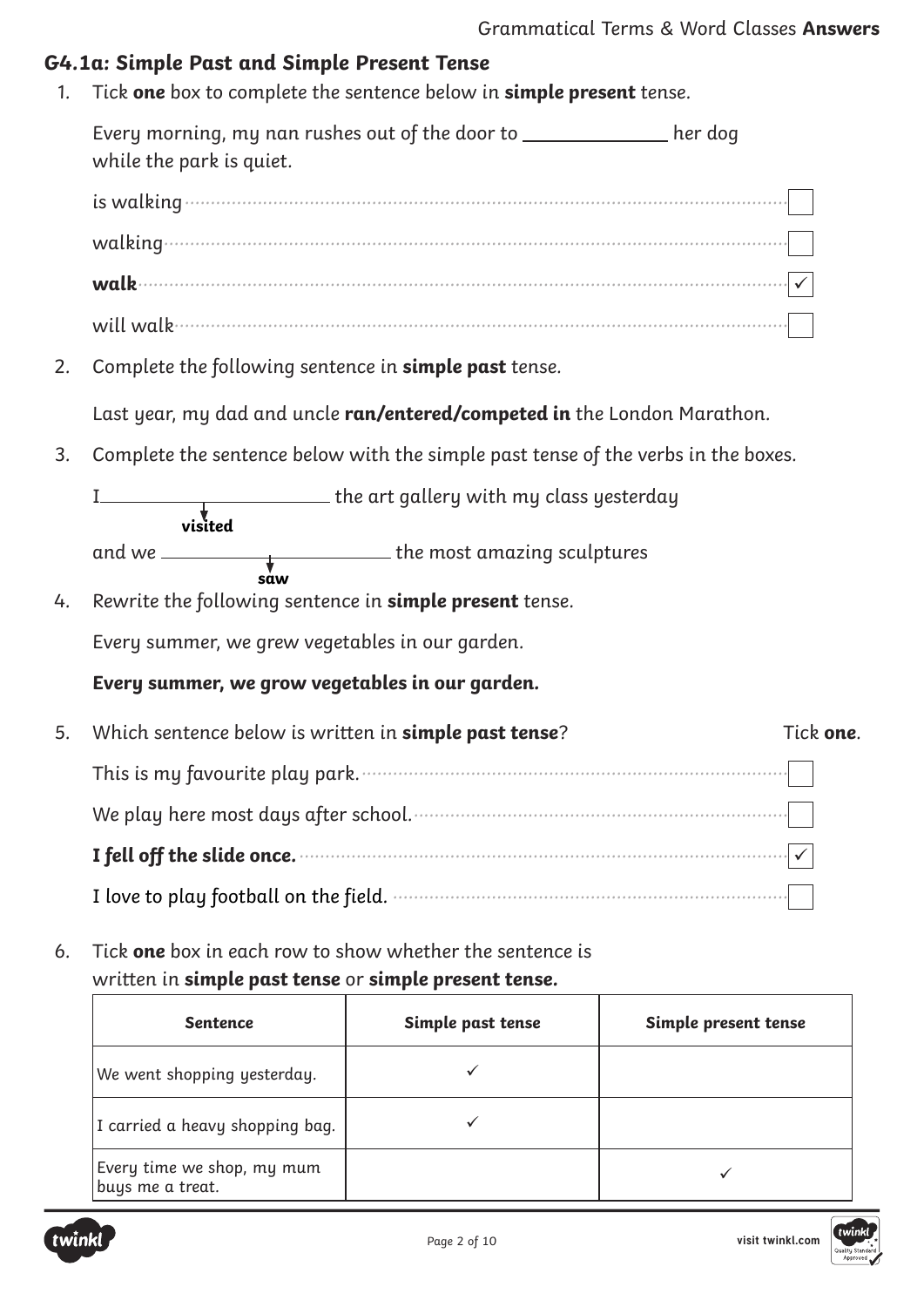| 1. | G4.1b: Verbs in the Perfect Form<br>Which option completes the sentence in the past perfect?         | Tick one. |
|----|------------------------------------------------------------------------------------------------------|-----------|
|    | Not long after my brother _____________ his new model<br>plane, I accidentally dropped and broke it. |           |
|    |                                                                                                      |           |
|    |                                                                                                      |           |
|    |                                                                                                      |           |
|    |                                                                                                      |           |
| 2. | Complete the following sentence in perfect present tense.                                            |           |
|    | I have played/learnt the piano for three years.                                                      |           |
| 3. | Which <b>verb form</b> completes the sentence?                                                       | Tick one. |
|    |                                                                                                      |           |
|    |                                                                                                      |           |
|    |                                                                                                      |           |
|    |                                                                                                      |           |
|    |                                                                                                      |           |
| 4. | Which sentence uses the present perfect form?                                                        | Tick one. |
|    | William has been eagerly waiting to go ice skating all week. …………………………………………………                     |           |
|    |                                                                                                      |           |
|    |                                                                                                      |           |
|    |                                                                                                      |           |
| 5. | Underline the verb form that is in the present perfect in the passage below.                         |           |

Zoe enjoys dancing and **has learnt** ballet for the past five years. She was overjoyed when her dad said she could also start learning tap this year.

6. Complete the sentence in **past perfect tense**.

After Gita **had finished/done/completed** her homework, she went outside to play in the garden.



**visit twinkl.com**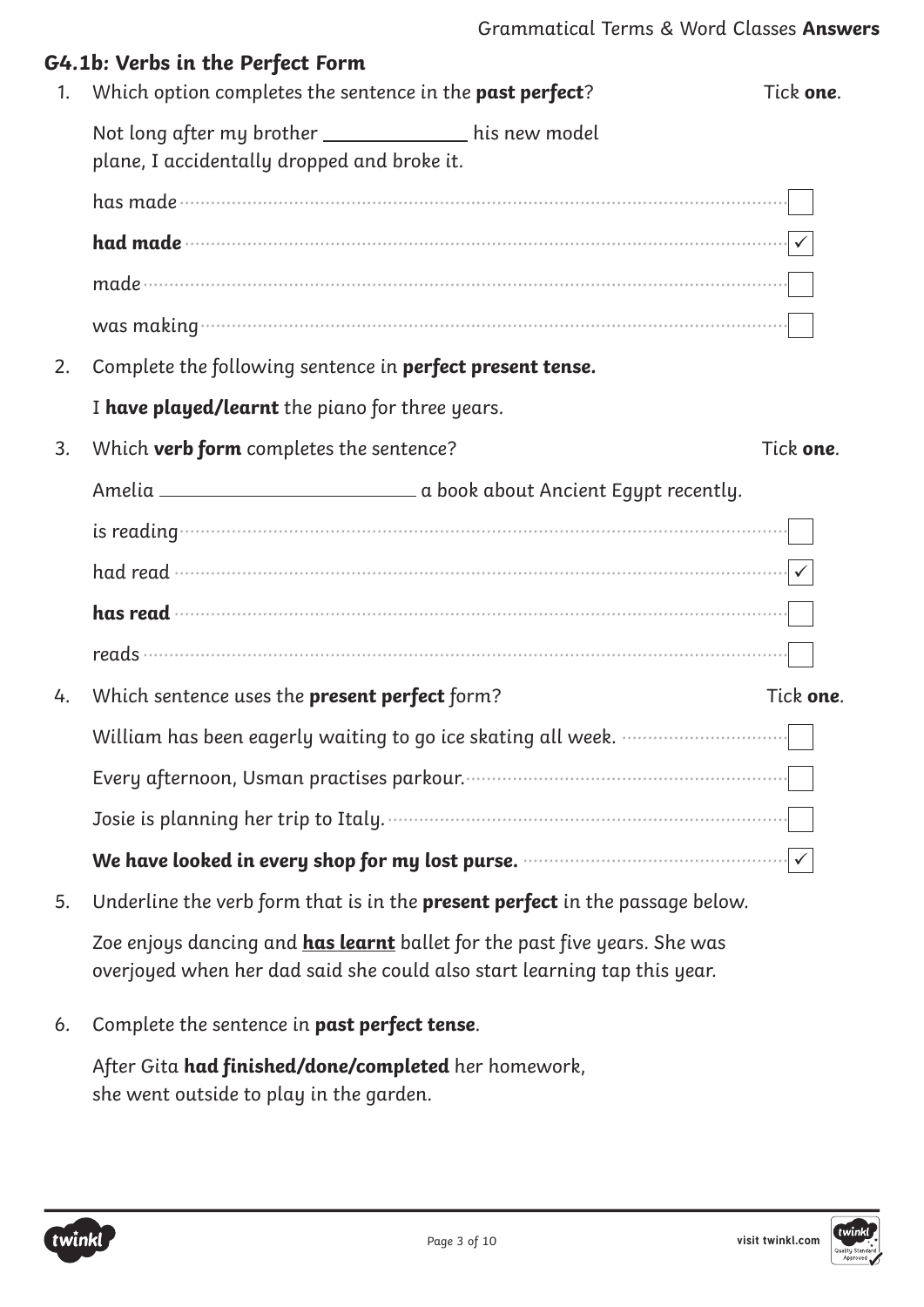# **4.1c: Modal Verbs**

1. Tick **one** box in each row to show how the **modal verb** affects the **meaning** of the sentence.

| <b>Sentence</b>                                      | Modal verb<br>indicates <b>certainty</b> | Modal verb indicates<br>possibility |
|------------------------------------------------------|------------------------------------------|-------------------------------------|
| We could work together on<br>the science project.    |                                          |                                     |
| Drew will help you to tidy<br>your garden.           |                                          |                                     |
| Li might have missed the<br>bus because she is late. |                                          |                                     |

2. Write a sentence including a **modal verb** to indicate **obligation**. **Pupils' own responses, such as: You must wear a seatbelt when travelling in a car.**

3. Explain how the **modal verb** changes the meaning of the second sentence.

1) Kamilah goes horse riding with her aunt.

2) Kamilah might go horse riding with her aunt.

# **Pupils' own responses, such as: In the first sentence, Kamilah definitely goes horse riding but in the second sentence it is only a possibility that she could go horse riding.**

| 4. | Which sentence shows that you are <b>most likely</b> to go on holiday this                        |  |
|----|---------------------------------------------------------------------------------------------------|--|
|    | Tick <b>one</b> .<br>summer?                                                                      |  |
|    |                                                                                                   |  |
|    | This summer, we could go on holiday.                                                              |  |
|    | This summer, we should go on holiday.                                                             |  |
|    | This summer, we will go on holiday.                                                               |  |
| 5. | Circle the <b>modal verb</b> in the following sentence                                            |  |
|    | Despite learning the trumpet for six months, Carrie (cannot) get more than a<br>squeak out of it. |  |
| 6. | Which sentence shows that there is the least chance of snow tomorrow?<br>Tick <b>one.</b>         |  |
|    | It might snow tomorrow.                                                                           |  |
|    | It could snow tomorrow.                                                                           |  |
|    |                                                                                                   |  |

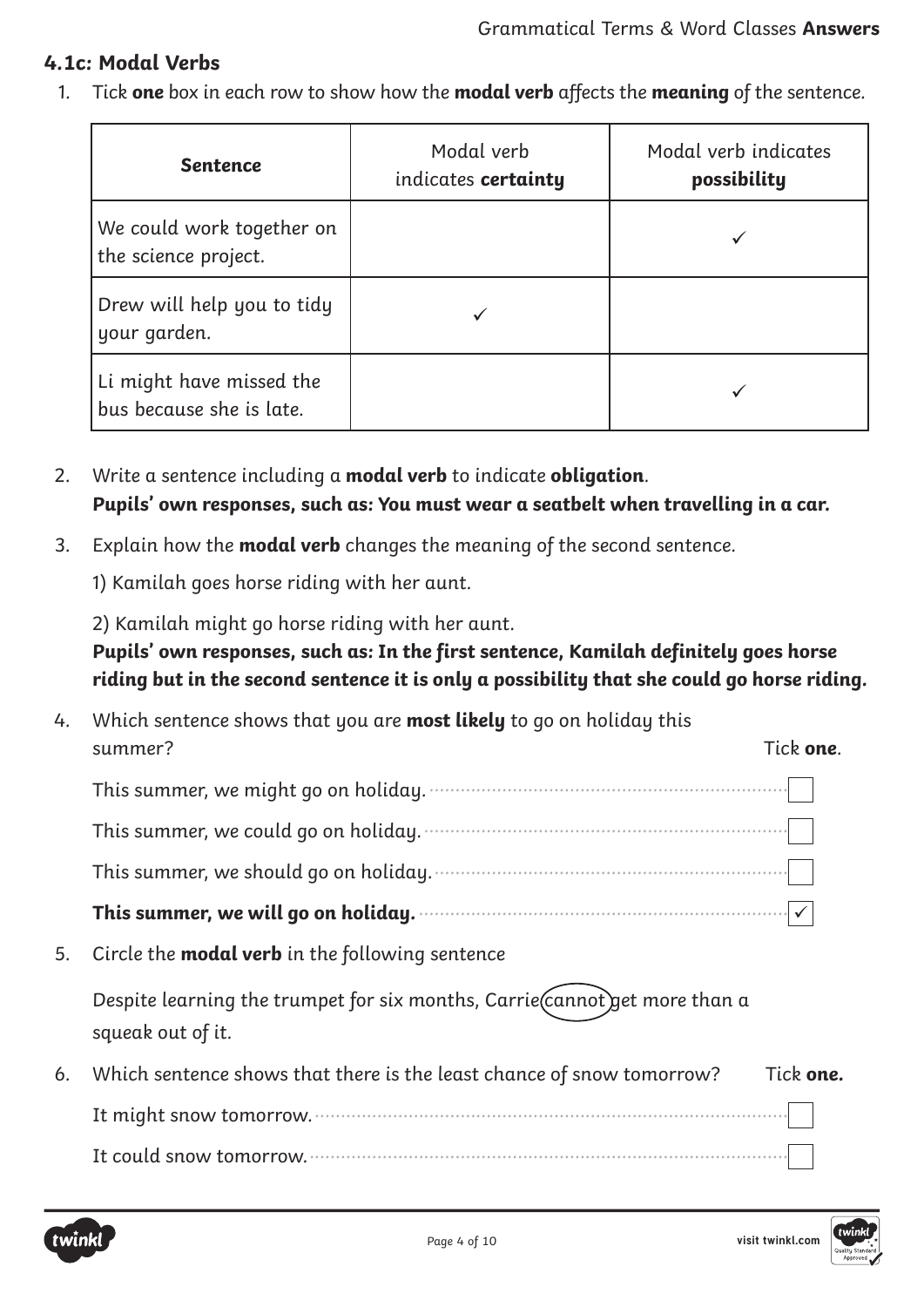| It will not snow tomorrow. $\frac{1}{2}$ is the state of the state of the state of $\vert \sqrt{\vert}$ |  |
|---------------------------------------------------------------------------------------------------------|--|
|                                                                                                         |  |

# **G4.1d: Present and Past Progressives**

1. Tick **one** box in each row to show if the sentence is in the **present progressive** or the **past progressive.**

| <b>Sentence</b>                                                  | <b>Present Progressive</b> | <b>Past Progressive</b> |
|------------------------------------------------------------------|----------------------------|-------------------------|
| Your tennis skills are<br>improving every day.                   |                            |                         |
| Uma was hitting the ball<br>too softly.                          |                            |                         |
| I am hoping to watch a<br>live tennis tournament<br>this summer. |                            |                         |

2. Complete the following sentence in the **past progressive**.

Ewan **was jumping/bouncing/playing** on the trampoline for over an hour this morning.

3. Rewrite the verb in the box so it is in the **present progressive**.

I **am playing** my guitar in the concert.

| 4. | Which sentence uses the past progressive?                   | Tick <b>one.</b> |
|----|-------------------------------------------------------------|------------------|
|    | My grandad has grown vegetables for years.                  |                  |
|    | My nan was digging the potatoes.                            |                  |
|    | The dog found a bone he had buried.                         |                  |
|    | I am looking forward to eating the fresh carrots.           |                  |
| 5. | Complete the following sentence in the present progressive. |                  |
|    |                                                             |                  |

We **are going** on a school trip to London tomorrow.

6. Rewrite the verbs in the boxes so they are the **past progressive**.

When I **was staying** with my aunt in Ireland, it **was raining** most days.

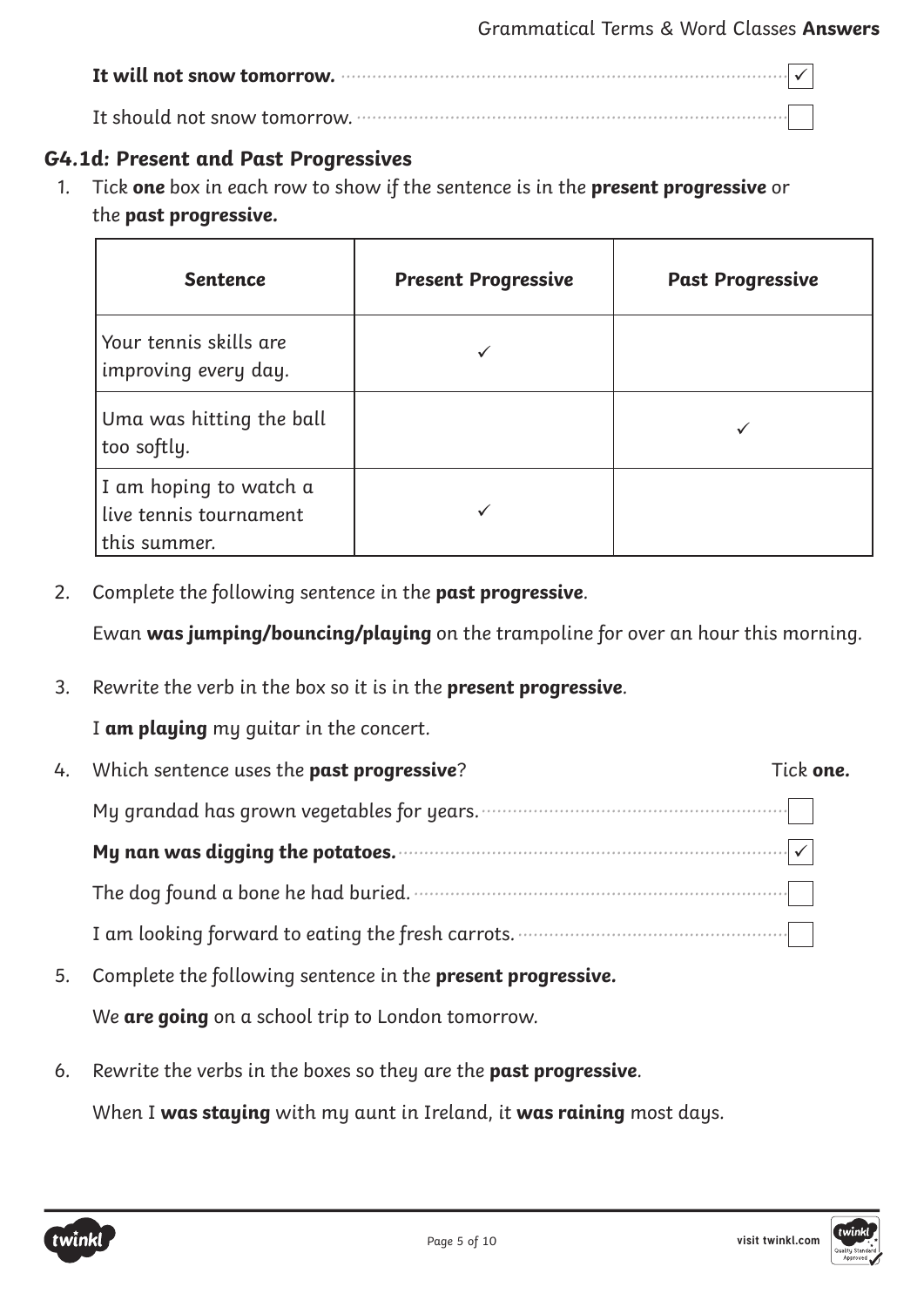#### **G4.2: Tense Consistency**

| 1. Which sentence is grammatically correct?                                                                 | Tick one. |
|-------------------------------------------------------------------------------------------------------------|-----------|
|                                                                                                             |           |
| Last week, we are on holiday. The manufactured with the set of the set of the last week, we are on holiday. |           |
| Next year, I will be in year seven.                                                                         |           |
| Last Christmas, we will visit Lapland.                                                                      |           |

- 2. Circle the two words that show the **tense** in the sentence below. We often  $(go)$ to the zoo – the animals $(are)$ well cared for.
- 3. Rewrite the verbs in the boxes to complete the sentences with the correct choice of tense.

Last year, we **spent** Christmas day with my grandmother.

Every day, Kieren **tries** his hardest in all his lessons.

4. Which **pair of verbs** correctly completes the sentence below?

| The giant panda .               | once on the endangered animals -              |
|---------------------------------|-----------------------------------------------|
| listbut it                      | no longer on the list as now there are around |
| 1,800 giant pandas in the wild. |                                               |

| was, is  |  |
|----------|--|
| was, was |  |
| is, is∙  |  |
| is, was  |  |

5. Rewrite the following sentence, ensuring the tense is consistent throughout

If I went to bed early, I will have woken up less grumpy.

**Pupils' own responses (that have consistent tense), such as: If I had gone to bed early, I would have woken up less grumpy. / If I went to bed early, I would wake up less grumpy. / If I go to bed early, I will wake up less grumpy.**

6. Circle the **two** words that show the **tense** in the sentence below

I(go)to swimming club every week because I(enjoy) swimming.



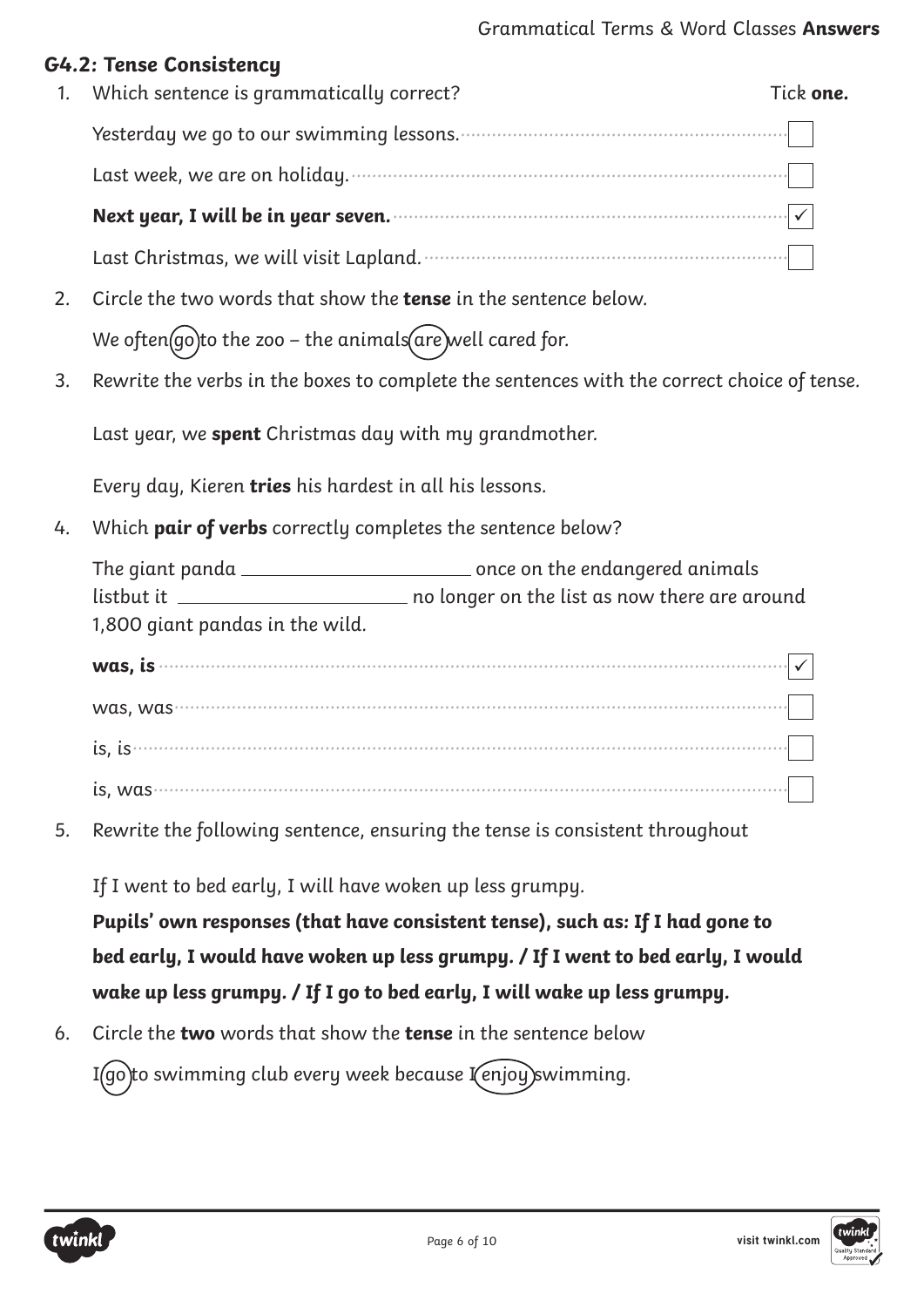# **G4.3: Subjunctive Verb Forms**

1. Complete the sentence below so that it uses the **subjunctive form.**

The head teacher demands that you **be** quiet during assembly.

2. Which verb completes the sentence so that it uses the **subjunctive form**?

|    |                                              | If I ___________________________the prime minister, I would make it                                                             |           |
|----|----------------------------------------------|---------------------------------------------------------------------------------------------------------------------------------|-----------|
|    | compulsory to learn gardening at school.     |                                                                                                                                 | Tick one. |
|    |                                              |                                                                                                                                 |           |
|    |                                              |                                                                                                                                 |           |
|    |                                              |                                                                                                                                 |           |
|    |                                              |                                                                                                                                 |           |
| 3. | Which sentence is the most formal?           |                                                                                                                                 | Tick one. |
|    |                                              | I wish you the best of luck for the test <b>contained and the set of luck</b> for the test <b>contained and the set of luck</b> |           |
|    |                                              | Miss Wong suggested that her class be on time this week $\cdots$ . $\cdots$ $\cdots$ $\cdots$                                   |           |
|    |                                              | If you're late, we cannot wait for you manufactured with a large position of the set of the set of the set of                   |           |
|    |                                              |                                                                                                                                 |           |
| 4. | Remember to punctuate your answer correctly. | Rewrite the sentence below so that it uses the subjunctive form.                                                                |           |
|    | I think you should be at dinner for 6pm.     |                                                                                                                                 |           |
|    |                                              | Pupils' own responses, such as: I request that you be at dinner for 6pm.                                                        |           |
| 5. | uses the subjunctive form?                   | Which pair of words correctly completes the sentence so that it                                                                 |           |
|    |                                              |                                                                                                                                 |           |
|    | kind and helpful.                            |                                                                                                                                 | Tick one  |
|    |                                              |                                                                                                                                 |           |
|    | that, be                                     |                                                                                                                                 |           |
|    | are, that $\cdot$                            |                                                                                                                                 |           |
|    |                                              |                                                                                                                                 |           |
| 6. |                                              | Complete the sentence below so that it uses the <b>subjunctive form.</b>                                                        |           |
|    |                                              |                                                                                                                                 |           |

If I **were** chosen to represent the school, I would do my best.

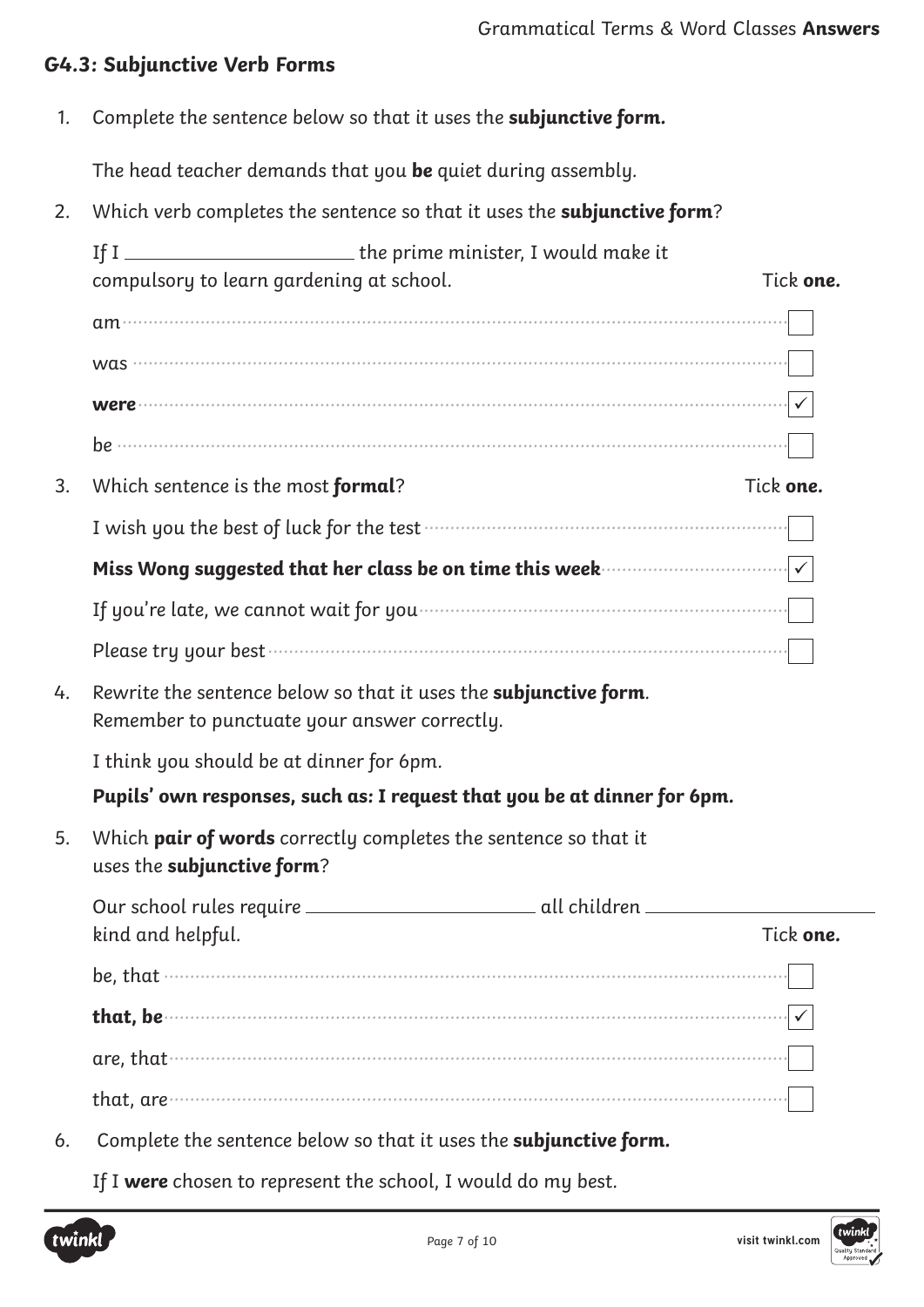# **G4.4: Passive and Active Voice**

1. Rewrite the sentence below in the **passive voice**. Remember to punctuate your answer correctly.

The lazy girl ignored her alarm clock.

## **The alarm clock was ignored by the lazy girl.**

2. Rewrite the sentence below in the **active voice**. Remember to punctuate your answer correctly**.**

The trapped swan was rescued by the vet.

## **The vet rescued the trapped swan.**

3. Tick **one** box in each row to show whether the sentence is written in the **active voice** or the **passive voice.**

| <b>Sentence</b>                              | <b>Active voice</b> | <b>Passive voice</b> |
|----------------------------------------------|---------------------|----------------------|
| Micha's nan visits the library<br>regularly. |                     |                      |
| The tasty meal was cooked<br>by my dad.      |                     |                      |
| Edwin often plays on his computer.           |                     |                      |

| 4. | Which sentence is written in the passive voice?                                                        | Tick <b>one.</b> |
|----|--------------------------------------------------------------------------------------------------------|------------------|
|    |                                                                                                        |                  |
|    |                                                                                                        |                  |
|    |                                                                                                        |                  |
|    |                                                                                                        |                  |
| 5. | Rewrite the sentence below in the passive voice.<br>Remember to punctuate your answer correctly.       |                  |
|    | Cuba lost the instructions for the game.                                                               |                  |
|    | The instructions for the game were lost by Cuba.                                                       |                  |
| 6. | Rewrite the sentence below in the <b>active voice.</b><br>Remember to punctuate your answer correctly. |                  |
|    | My school shoes were hidden by my puppy.                                                               |                  |

**My puppy hid my school shoes.**

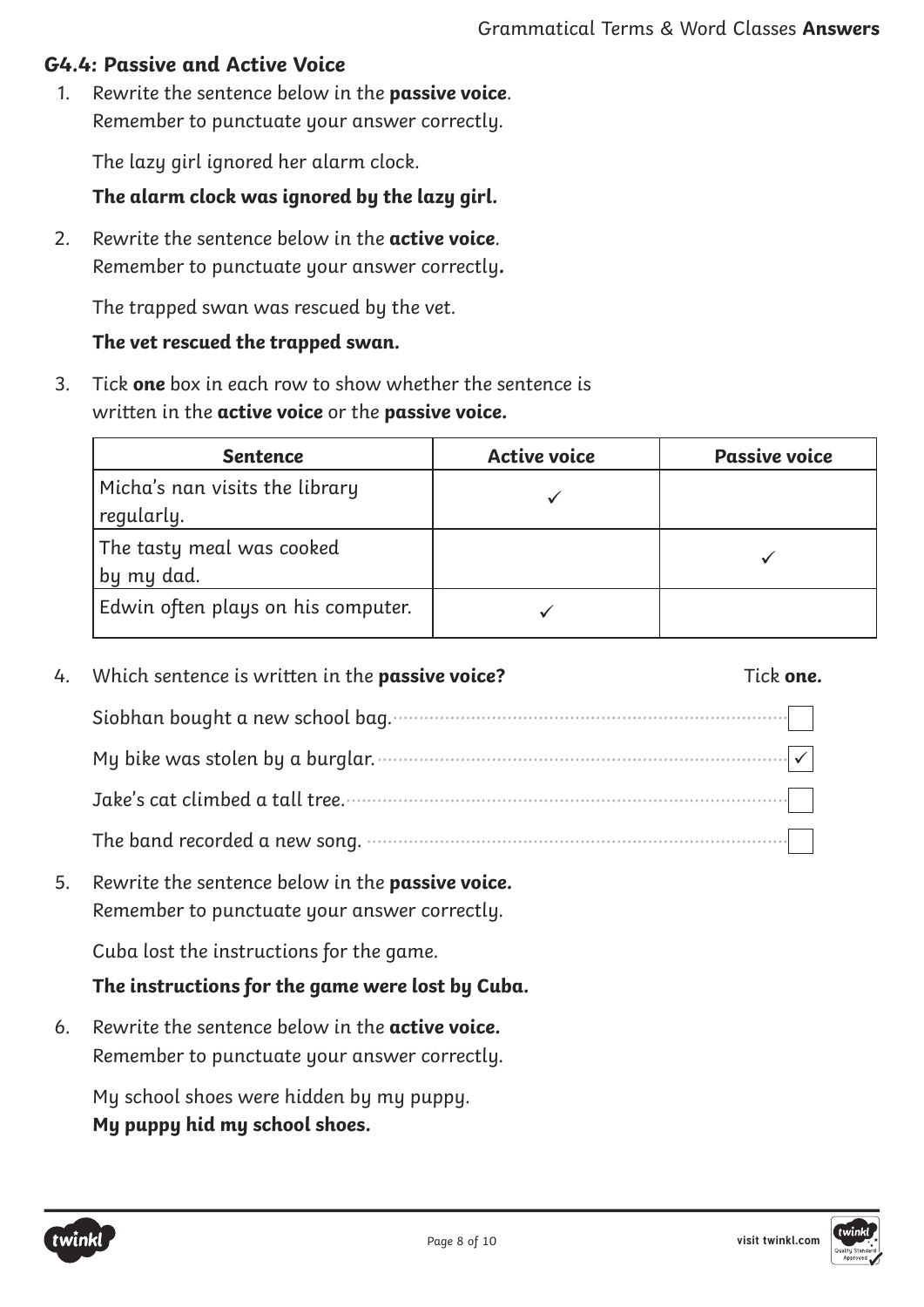# **Ten-Minute Test**

1. Which verb completes the sentence so that it uses the **subjunctive form**?

|    | If I ____________________________the head teacher, I would give every pupil free<br>school lunches.<br>Tick one. |  |  |  |  |  |
|----|------------------------------------------------------------------------------------------------------------------|--|--|--|--|--|
|    |                                                                                                                  |  |  |  |  |  |
|    |                                                                                                                  |  |  |  |  |  |
|    |                                                                                                                  |  |  |  |  |  |
|    |                                                                                                                  |  |  |  |  |  |
| 2. | Explain how the <b>modal verb</b> changes the meaning of the second sentence.                                    |  |  |  |  |  |
|    | 1) Priya completes her homework.                                                                                 |  |  |  |  |  |
|    | 2) Priya could complete her homework                                                                             |  |  |  |  |  |
|    | Pupils' own responses, such as: In the first sentence, Priya finishes her homework but                           |  |  |  |  |  |
|    | in the second sentence it is only a possibility that she might complete her homework.                            |  |  |  |  |  |
| 3. | Tick one.<br>Which sentence is grammatically correct?                                                            |  |  |  |  |  |
|    |                                                                                                                  |  |  |  |  |  |
|    | Next week, we are going on holiday. Manufacture material window of v                                             |  |  |  |  |  |
|    |                                                                                                                  |  |  |  |  |  |
|    |                                                                                                                  |  |  |  |  |  |
| 4. | Complete the following sentence in simple past tense.                                                            |  |  |  |  |  |
|    | Yesterday, I read/got/borrowed a new book from the library.                                                      |  |  |  |  |  |
| 5. | Rewrite the verbs in the boxes so they are the past progressive.                                                 |  |  |  |  |  |
|    | The octopus was hiding under the rock, where it was waiting for prey to swim past.                               |  |  |  |  |  |
| 6. | Complete the following sentence in past perfect tense.                                                           |  |  |  |  |  |
|    | When Sunita <b>had practised/played</b> the piano, she<br>watched her favourite television programme.            |  |  |  |  |  |
| 7. | Which sentence was written in the passive voice?<br>Tick one.                                                    |  |  |  |  |  |
|    |                                                                                                                  |  |  |  |  |  |
|    |                                                                                                                  |  |  |  |  |  |